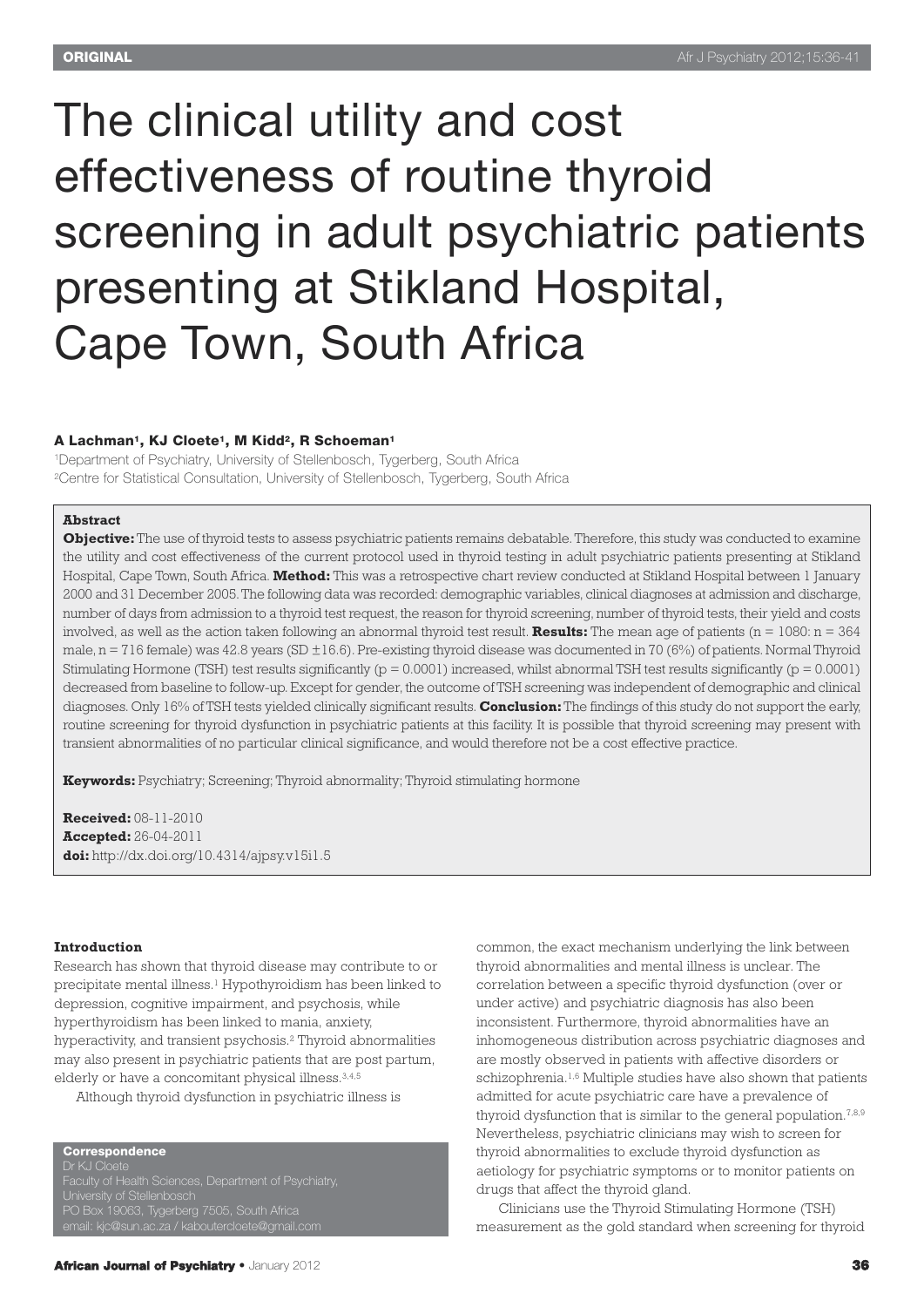disease. 5,10 In most studies, the yield of abnormal thyroid test results however remains low. Psychiatric clinicians should be aware that thyroid test abnormalities do not always denote thyroid disease and that the proper interpretation of test results is dependent on a good basic understanding of thyroid physiology and the methodology of the test.<sup>11</sup>

In general, screening for thyroid dysfunction in the assessment of psychiatric patients remains controversial. 12,13 Bannister et al. <sup>14</sup> noted that as many as 21.7% of routine thyroid test results of psychiatric patients were abnormal, whilst studies by White and Barraclough<sup>15</sup> found as few as 3% of thyroid test results abnormal. Research has also shown that up to 50% of psychiatric patients may have spuriously abnormal thyroid test results. 16,17 Leo et al. <sup>18</sup> suggested that in adolescents in the acute phase of mental illness, abnormal thyroid test results might be transitory and require confirmation. Therefore, routine thyroid testing among adolescent psychiatric inpatients are unwarranted except in those who display physical signs or symptoms suggestive of thyroid disease. Furthermore, the TSH in acute psychiatric patients is generally either normal or high, suggesting central activation of the hypothalamic-pituitary-thyroid axis. 16,17 In most instances, the thyroid test results spontaneously normalise within 2 weeks, and treatment directed toward the thyroid gland is not indicated. 19

Although TSH screening of psychiatric patients seems questionable, the use of thyroid tests may be helpful to assess certain categories of patients. <sup>20</sup> These include patients admitted to specialised geriatric units, nutritionally deprived patients who fail to respond to supplementation, those with a family history of thyroid dysfunction, pre-senile dementia, and women over the age of 40 with mood disorders. Some government protocols (e.g. United Kingdom, Australia) also suggest early, routine thyroid screening of acute psychiatric admissions. 21,22 Similarly, in South Africa, baseline TSH testing is done on acute psychiatric admissions at a government-funded psychiatric hospital, Stikland, in Cape Town, South Africa, as set out in the Stikland Hospital Special Investigations Protocol for 2000. This standard practice may result in unnecessary costs to both patients and the hospital. Within this context, the aim of this study was to investigate the utility and cost effectiveness of the current protocol used in thyroid testing in adult psychiatric patients presenting at Stikland Hospital.

#### **Methods**

A retrospective review of all thyroid tests requested by Stikland Hospital between 1 January 2000 and 31 December 2005 was conducted by a single, independent investigator. Approval for this research was obtained from the institutional review board of the University of Stellenbosch (N05/07/125). The study was conducted in accordance with the revised Declaration of Helsinki <sup>23</sup> and the Medical Research Ethical Guidelines on Human Research of the Department of Health, 2004.

Patient records were reviewed to determine demographics, i.e. age, gender, history of thyroid disease or comorbid medical illness, substance use, concurrent medication use, and other factors such as stressors that might have influenced thyroid hormone levels. In addition, available clinical information of all patients with requested TSH tests was recorded, whilst clinical diagnoses on admission and

discharge were coded according to criteria of the Diagnostic and Statistical Manual of Mental Disorders IV–TR. 24

Thyroid tests included the measurement of any or all of the following: TSH, Free Triiodothyronine (FT3), and Free Thyroxine (FT4). Serum levels of TSH, Free Triiodothyronine (FT3), and Free Thyroxine (FT4) were determined using a microparticle enzyme immunoassay (Abbott AxSYM, National Health Services Laboratory, Greenpoint). The assay used was unchanged for the time period of this study, whilst the Coefficient of Variance for each assay (inter and intra) was <11%, representing an acceptable level of variability. In addition, the tests were performed at the National Health Services Laboratory in Greenpoint, which is an accredited laboratory that takes part in regular external quality control programs. The total number of thyroid tests performed (as per clinician request), their yield, and the record of action taken following an abnormal result were also documented. In addition, the reason for the thyroid test request, the number of days from admission to when a thyroid test was requested, as well as the cost of thyroid testing were also recorded.

Data analyses were performed using Statistica software, version 8. For comparison of continuous measurements between different groups, one-way ANOVA was used. Relationships between categorical variables were tested using cross tabulation and the Chi-square test, whilst baseline and follow-up data were compared using the McNemar test. A 5% significance level was used for determining statistical significance of results.

#### **Results**

Of the 2226 cases screened, 1050 (47.2%) contained missing or incomplete clinical data. The final sample thus consisted of 1176 (52.8%) cases. Statistical analyses were repeated after exclusion of an additional 82 (7%) cases where thyroid tests were repeated (i.e. re-tested or repeated on the same admission) more than once. The results yielded no significant differences between these two groups.

# *Demographics*

The mean age of patients ( $n = 1080$ ) was 42.8 years (SD  $\pm$ 16.6). Of these patients, 364 (34%) were male and 716 (66%) female. Females were significantly ( $p = 0.02$ ) older (43.7  $\pm$ 16.4 years) than males  $(41.2 \pm 17.0 \text{ years})$ .

# *Co-existing medical illnesses*

Pre-existing thyroid disease was documented in 72 (7%) of patients. An auto-immune illness was documented in 49 (4%) of patients, a metabolic dysfunction (hypertension, diabetes, asthma, and other endocrine diseases) in 373 (34%) of patients, and a history of an infectious disease (tuberculosis or syphilis) in 106 (10%) of patients. Epilepsy occurred in 61 (6%), whilst a developmental or growth delay was documented in 38 (3%) of patients. Only 7 (1%) of patients were breast feeding, while 20 (2%) of patients were in the post partum period.

#### *Substance use*

The use of alcohol, cannabis, methamphetamine and other substances was analysed according to lifetime prevalence (sum of past and/or current use). In all of those who had a history of alcohol use, 293 (86%) reported current use. In patients who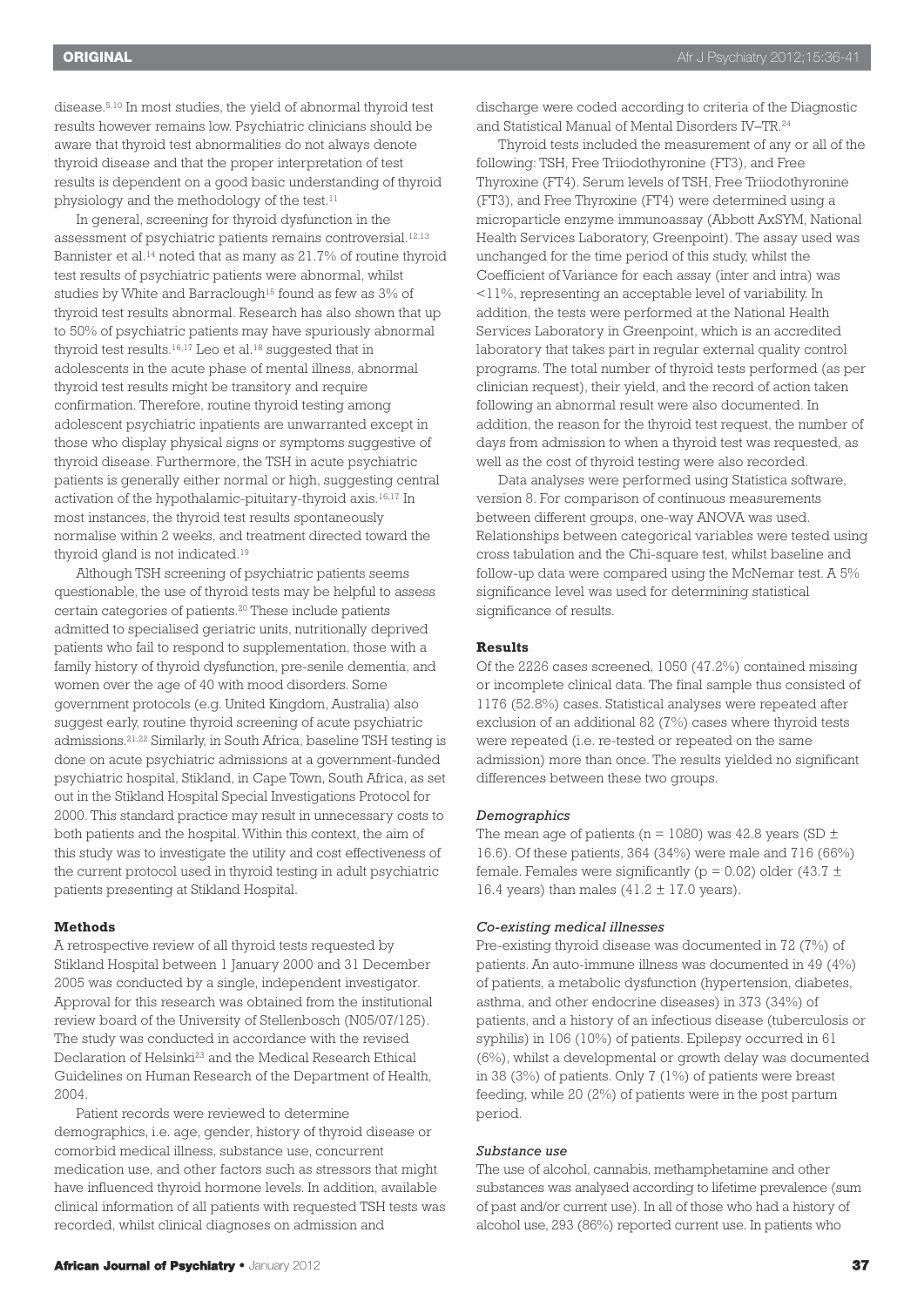**ORIGINAL CONSTRUCT CONSTRUCTED A CONSTRUCT A CONSTRUCT A CONSTRUCT A CONSTRUCT A CONSTRUCT A CONSTRUCT A CONSTRUCT A CONSTRUCT A CONSTRUCT A CONSTRUCT A CONSTRUCT A CONSTRUCT A CONSTRUCT A CONSTRUCT A CONSTRUCT A CONS** 

confirmed a history of cannabis use, 152 (86%) were still using cannabis. Among those with a lifetime use of methamphetamine, 28 (97%) confirmed current use of the drug.

#### *Recent medication use*

Antidepressants were prescribed to 302 (28%) of patients, antipsychotic medications to 249 (23%) of patients, mood stabilizers to 140 (13%) of patients, and thyroid medication to only 49 (5%) of patients. The use of "other medications" (antihistamines, antihypertensives or analgesia) were reported by 399 (36%) of patients, whilst 22 (2%) of patients were on contraceptive medications.

# *Stressors*

The main stressors documented on admission are documented in Table I.

| Table I: Main stressors on initial assessment                                                                                                   |                                                             |  |  |
|-------------------------------------------------------------------------------------------------------------------------------------------------|-------------------------------------------------------------|--|--|
| Stressors                                                                                                                                       | Number of Patients (n=1096)*                                |  |  |
| History of family conflict<br>Work /financial<br>Injury or illness<br>Death or loss of significant person<br>Admission to hospital as stressful | 657 (60%)<br>544 (50%)<br>600 (55%)<br>158 (14%)<br>78 (7%) |  |  |
| $*$ Although n $\Delta$ 0.08 not overvise that hed a dooumented etresser and in                                                                 |                                                             |  |  |

lthough n=1096, not every patient had a documented stressor, and in some cases more than one stressor was recorded for a single patient.

# *Clinical diagnoses*

The most common primary diagnoses were major depressive disorder ( $n = 299, 28\%$ ) and psychotic disorders ( $n = 303$ , 28%). Bipolar disorder (mania) occurred in 197 (18%) of patients, dementia in 78 (7%) of patients, whilst anxiety disorders accounted for 38 (4%). Substance related (use and abuse) disorders made up 114 (11%), while 42 (4%) were documented as "other diagnoses" (e.g. adjustment disorders, or conditions due to a general medical condition).

Patients with dementia were significantly  $(p < 0.01)$  older (mean age  $\pm$  SD: 70.4  $\pm$  10.5) than patients with other documented diagnoses (Table II). Patients with psychotic disorder were also significantly ( $p < 0.05$ ) older (mean age  $\pm$ 

|                  | Number of patients | Mean Age | Standard Deviation |
|------------------|--------------------|----------|--------------------|
| <b>TOTAL</b>     | 1071               | 42.8     | 16.6               |
| Depression a     | 299                | 40.2     | 14.5               |
| Psychosis b      | 303                | 42.7     | 15.8               |
| Dementia d       | 78                 | 70.4     | 10.5               |
| Anxiety ac       | 38                 | 37.4     | 15.5               |
| Substances c     | 114                | 35.8     | 12.6               |
| Other ab         | 42                 | 42.1     | 14.7               |
| Bipolar/Mania ab | 197                | 41.5     | 15.0               |

SD:  $42.7 \pm 15.8$ ) than patients with anxiety disorders (mean age  $\pm$  SD: 37.4  $\pm$  15.5), substance use (mean age  $\pm$  SD: 35.8  $\pm$ 12.6), and depression (mean age  $\pm$  SD: 40.2  $\pm$  14.5) (Table II). Depression was found to occur more commonly in females, while substance use was more prevalent in males  $(p < 0.01)$ .

#### *Day of thyroid test request*

The mean number of days from admission to when a thyroid test was requested, excluding outliers, was  $6.7 \pm (12.69)$  days. Outliers (range 0 -140) included extended admissions, chronic long-term patients, or where thyroid tests were conducted as follow-up of previous results. The median duration since admission was 3.0 days.

#### *Reason for thyroid test request*

Thyroid tests were routinely requested in 797 (73%) of patients, while 402 (37%) thyroid tests were requested based on clinical suspicion. Only 70 (6%) were known to have thyroid disease, whilst in 28 (3%) screening was requested due to treatment non- response. No thyroid tests were requested in the case of a family history of thyroid dysfunction.

## *Thyroid test results*

Only 209 records contained complete baseline and follow-up thyroid test results. Most of the TSH tests done at baseline (n = 155) and follow-up ( $n = 150$ ) yielded normal results, whilst a small proportion  $(n = 5)$  yielded abnormal results at follow-up (Figure 1). The TSH tests that yielded abnormal results at baseline ( $n = 54$ ) decreased at follow-up ( $n = 19$ ), whilst the majority ( $n = 35$ ) normalized at follow-up (Figure I). The number of normal results increased significantly  $(p = 0.0001)$ from baseline ( $n = 155$ ) to follow-up ( $n = 185$ ). In contrast, abnormal test results showed a significant  $(p = 0.0001)$ decrease from baseline  $(n = 54)$  to follow-up  $(n = 24)$ .

There were significantly ( $p = 0.013$ ) more abnormal results amongst female patients 121 (17%) than amongst male patients 41 (11%). However, this was not clinically significant. The outcome of TSH test results in this sample was also independent of admission diagnoses. Furthermore, no relationship was demonstrated between abnormal thyroid test results and the presence of stressors, medication use, coexisting medical illnesses, or substance abuse in the sample.

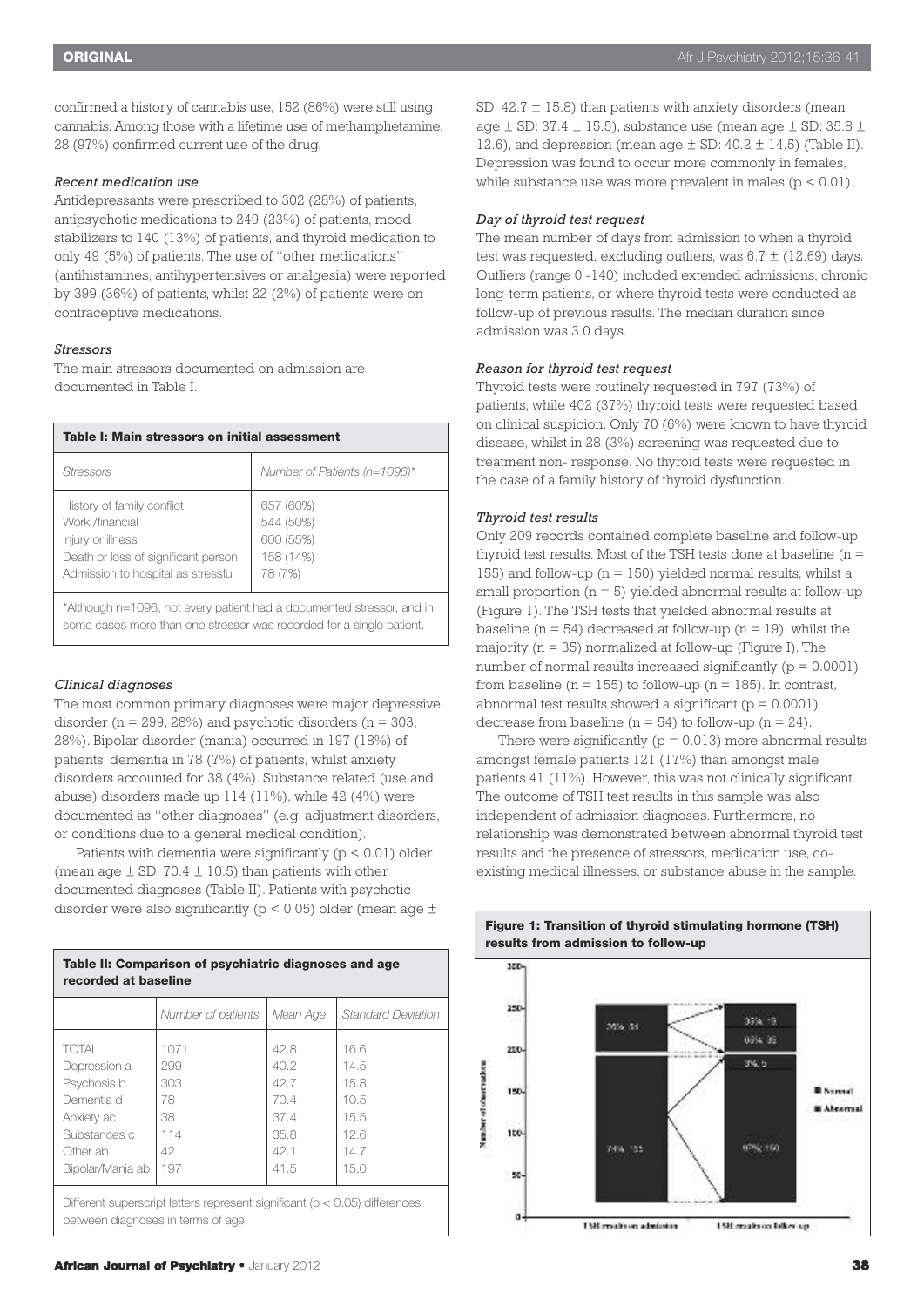#### *Cost of TSH testing*

The costs per test are summarized in Table III. There were 1093 test requests for TSH, whilst T3 (n=111) and T4 (n=112) tests were also requested. As mentioned earlier in the text, only 209 of the 1093 TSH tests requested on admission had complete records in terms of admission and follow-up TSH test results. No TSH follow-up test results were reported in 471 of the 1093 cases, whilst 411 were discharged to local clinics and 2 referred to endocrinology. These cases were excluded, whilst any file with a repeated request was also excluded from the analyses.

| <b>Table III: Costs of thyroid tests</b>                |                             |                                       |                        |  |  |
|---------------------------------------------------------|-----------------------------|---------------------------------------|------------------------|--|--|
|                                                         | T.SHa                       | T,3b                                  | 74c                    |  |  |
| Number of tests<br>Cost per test<br>Total cost of tests | 1093<br>R120.50<br>R131 707 | 111<br>R107.50<br>R <sub>11</sub> 933 | 112<br>R53.75<br>R6020 |  |  |

aThyroid Stimulating Hormone; <sup>b</sup>Triiodothyronine; <sup>c</sup>Thyroxine

### *Cost utility of abnormal results*

Of the 162 abnormal results on admission, 35 became normal on follow-up, 19 remained abnormal, and 108 had no recorded action or were discharged (Figure 1). The cost of transition of the 35 abnormal results to a normal result was R4217.50. Similarly, the cost of the undocumented 108 results on follow-up amounted to R13 014.

#### *Cost utility of the normal results*

Of the 931 normal results on admission, 150 remained normal, whilst 5 became abnormal on follow-up (Figure 1). For 776 originally normal results, there was either no recorded action on follow-up or patients were discharged without follow-up. The cost of these 776 results amounted to R93 508.

#### *Overall cost utility*

The cost of TSH testing amounted to R131 706.50. The cost of doing tests for which follow-ups were not documented, results were unknown, patients discharged, or resulted in transitions to normal results amounted to R110 739.50. The utility therefore amounted to R20 967, which was only 16% of all TSH tests done.

#### **Discussion**

To our knowledge, this is the first documented analyses of the clinical utility and cost effectiveness of the routine practice of thyroid screening in a South African inpatient psychiatric population. It was found that thyroid tests were requested in 2226 patients presenting to Stikland Hospital. However, due to inadequate record keeping or missing files, analyses of only 52.8% of this sample was possible. In 73% of the sample population, thyroid tests were requested "routinely" i.e. without any clear indication of the clinical reason, documented previous history or family history of thyroid disease. Only in 37% of cases, clinical suspicion was reported as a reason for requesting thyroid screening.

The ordering of routine thyroid tests at Stikland hospital

for this study period appeared to be performed as per protocol, despite findings from a local study done in 2000 at the same Hospital. <sup>25</sup> This study documented that new psychiatric patients were subjected to unnecessary, costly and unhelpful special investigations, and recommended that the only "routine" screening that should be performed on these patients, was that for syphilis. In other reports, it was also pointed out an excess number of laboratory procedures are needlessly requested to assess psychiatric patients. 26,27

To assess psychiatric patients at this facility, thyroid tests were requested in a short period after admission, with a median of 3 days. This practice of early thyroid screening is not consistent with recommendations in literature. 26,19,18 Patients hospitalised for psychiatric reasons may experience transient increases in thyroid indices secondary to the stress of hospitalisation. <sup>28</sup> In most cases, these spurious thyroid abnormalities may spontaneously normalise within 2 weeks. Therefore, it was suggested that thyroid screening be done at least one week after admission. 19

Interestingly, no significant relationship was found between the presence of an abnormal TSH test result and co-existing medical conditions, documented stressors, or medication use. However, a critical review by Baumgartner29 suggested that abnormal thyroid hormone values are due to intervening variables such as physical illness, psychotropic medications or multi-factorial stressors. In this sample, it was not possible to assess the true impact of these factors, since this was a retrospective study where we were unable to verify patient compliance on medication or comment on the extent of stressors. Another possible explanation for the lack of impact of the documented illnesses and stressors on the TSH could be the presence of "Euthyroid Sick Syndrome". In this condition, a state of dysregulation of thryotropic feedback control may occur, where the levels of T3 and/or T4 are at unusual levels, but the thyroid gland itself (measured by the TSH) does not appear to be dysfunctional. This is often seen in critical illness, severe stress or in starvation, and may have been the case in some of our patients. However, due to the fact that T3 and T4 were not requested in all of the patients, we are unable to offer further comment on this possibility.

No associations were also demonstrated between abnormal test results and a history of substance use, i.e. alcohol, cannabis or methamphetamine. This contradicts findings by Morley and Schafer<sup>30</sup>, who reported abnormal baseline thyroid functions in patients with a history of substance abuse, particularly alcohol abuse, and admitted to psychiatric hospitals. A direct toxic effect of alcohol upon thyroid function has also been suggested in men suffering from alcoholism and exhibiting a reduction in thyroid gland volume. 31

The study also surprisingly found no statistically significant relationships between the type of diagnosis and abnormal test results. In contrast, studies have shown that patients with thyroid abnormalities may be depressed<sup>32,33</sup>, may present with cognitive dysfunction<sup>15</sup> or with psychosis. <sup>34</sup> We also specifically found no significant relationships between a feature of mood or the type of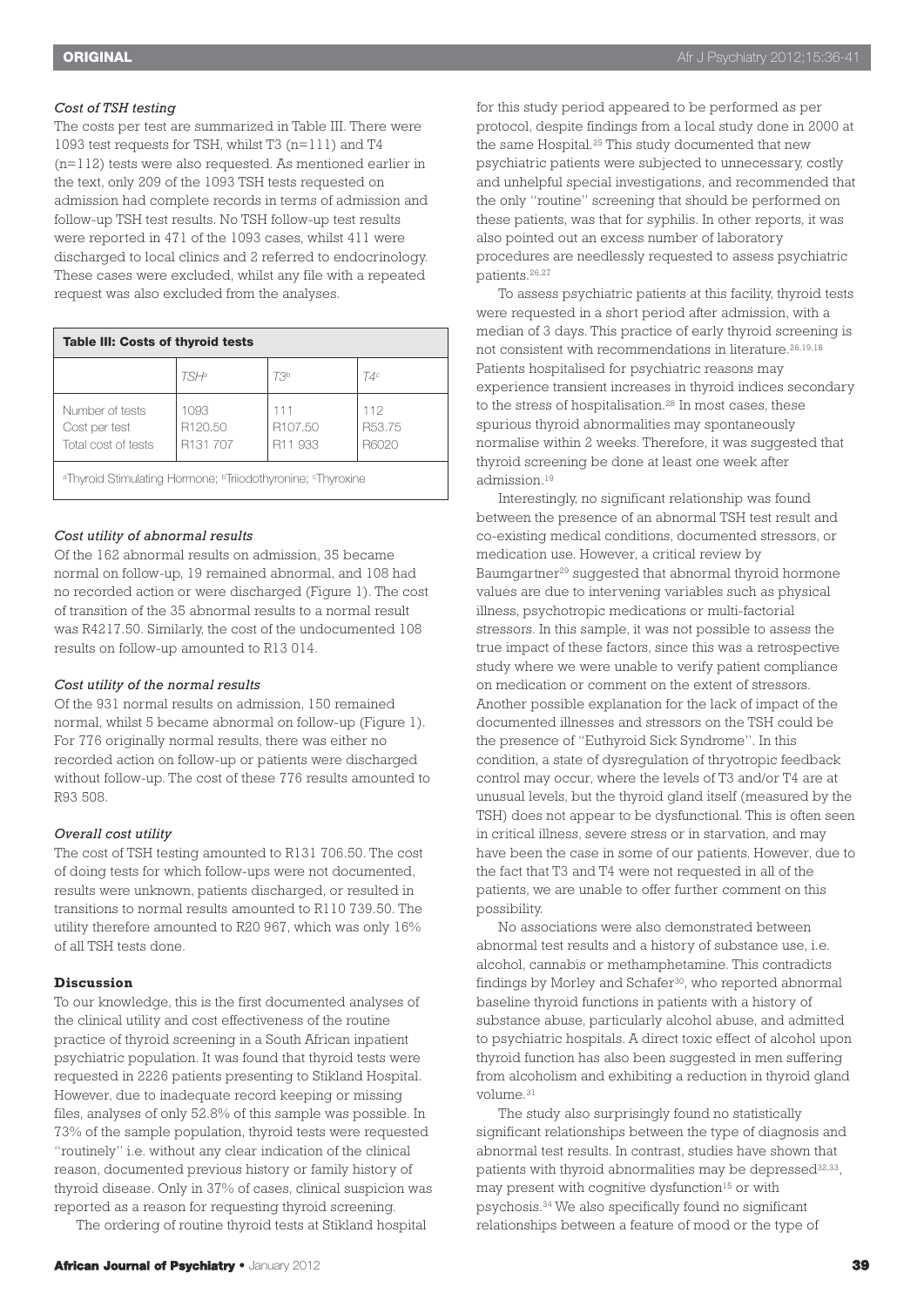mood disorder and an abnormal test result. This is similar to previous studies, which found that while frank hypothyroidism can precipitate depression, most depressed patients are clinically euthyroid. 32,35 Furthermore, no association was found between a diagnosis of dementia and an abnormal thyroid test result. This contradicts numerous studies that report an increased prevalence of thyroid dysfunction in the elderly inpatient population. 36,3,37

Of the 1096 records that were suitable for statistical analysis, only 209 records of thyroid test requests contained complete information regarding action on follow-up of routine thyroid tests requested. Price<sup>38</sup> suggested that only when appropriate action is taken on follow-up, would any test be beneficial. Of the 162 originally abnormal test results, only 12% remained abnormal, whilst the rest either normalised (indicating false positives) on repeat testing or were not followed up, therefore questioning the clinical utility of the initial routine testing. Sackett<sup>39</sup> also suggested that the practice of routine thyroid screening may result in "false positive" results and lead to unnecessary expensive and intrusive follow-up tests. As suggested previously, the transient nature of abnormal thyroid test results may be a reflection of a multitude of factors, which include the timing of testing, the stress response, influence of comorbid physical conditions, concurrent substance and/or medication use or differences in physiological responses in the patient population. 28

#### *Limitations*

This study was a retrospective chart audit and it was therefore not possible to determine the accuracy with which the admission diagnoses were recorded. Other reasons for requesting screening, besides physical, were not always documented in the notes and as a result could not be verified. In addition, Quality of Life Measures were not considered due to the retrospective nature of the review. Ideally, a prospective study would consider a more comprehensive means of establishing cost-effective practice in the setting of Quality of Life years. A prospective study would in addition assist one in determining which particular groups of psychiatric patients should ideally receive TSH screening on admission and follow up.

#### **Conclusion**

In our sample, we demonstrated an overall clinical utility of thyroid testing in psychiatric patients of only 16%. Of the overall cost, 84% resulted in a wastage of scarce resources, since screening were either performed without a clear follow-up action or too early where chances of spurious abnormalities were greater. Overall, our findings do not support the early, routine screening for thyroid dysfunction in all psychiatric admissions, since screening is likely to present with transient abnormalities of no particular clinical significance, and would therefore not be a cost effective practice. Other studies have also questioned the rationale and clinical utility of routine thyroid screening of newly admitted psychiatric patients. 40,41,18 Generally, TSH testing in psychiatric patients should be guided by relevant clinical history and physical findings and these should be adequately documented in clinical case notes. We recommend that in keeping with international guidelines,

"routine testing" of thyroid should be limited to those in particular high risk categories, including women >45 yrs, geriatrics, those with known history of thyroid abnormalities, and those with serious comorbid medical illnesses. In a resource restrained health service, patient outcomes and management may be better served by directing resources towards higher yielding interventions.

#### **Acknowledgments**

We would like to thank Annie Zemlin (Department of Chemical Pathology, University of Stellenbosch) and Piet Oosthuizen (Department of Psychiatry, University of Stellenbosch) for valuable comments and suggestions to improve the manuscript.

### **References**

- *1. Woolf PD, Nichols D, Porsteinsson A, Boulay R. Thyroid evaluation of hospitalized psychiatric patients: The role of TSH screening for thyroid dysfunction. Thyroid 1996;6:451-455.*
- *2. Denicoff KD, Joffe RT, Lakshmanan MC, Robbins J, Rubinow DR. Neuropsychiatric manifestations of altered thyroid state. Am J Psychiatry 1990;147:94-99.*
- *3. Danese MD, Powe NR, Sawin CT, Ladenson PW. Screening for mild thyroid failure at the periodic health examination: A decision and cost effective analysis. JAMA 1996;276:285-292.*
- *4. Kent GN, Stuckey BG, Allen JR, Lambert T, Gee V. Postpartum thyroid dysfunction: clinical assessment and relationship to psychiatric affective morbidity. Clin Endocrinol 1999;51:429-438.*
- *5. Roti E, Gardini E, Magotti MG, Pilla S, Minelli R, Salvi M, et al. Are thyroid function tests too frequently and inappropriately requested? J Endocrinol Invest 1999;22:184-190.*
- *6. Spratt DI, Pont A, Miller MB, McDougall IR, Bayer MF, McLaughlin WT. Hyperthyroxinemia in patients with acute psychiatric disorders. Am J Med 1982;73:41-48.*
- *7. Caplan RH, Pagliara AS, Wickus G, Goodlund LS. Elevation of the free thyroxine index in psychiatric patients. J Psychiatr Res 1982/83;17:267-274.*
- *8. Cohen KL, Swigar ME. Thyroid function screening in psychiatric patients. JAMA 1979;242:254-257.*
- *9. Levy RP, Jensen JB, Laus VG, Agle DP, Engel IM. Serum thyroid hormone abnormalities in psychiatric disease. Metabolism 1981;30:1060-1064.*
- *10. Viera AJ. Thyroid funtion testing in outpatients: Are both sensitive thyrotropin (sTSH) and free thyroxine (FT4) necessary? Fam Med 2003;35:408-410.*
- *11. Spencer CA. Clinical utility and cost effectiveness of sensitive thyrotrophin assays in ambulatory and hospitalised patients. Mayo Clin Proc 1988;63:1214-1222.*
- *12. Brody MB, Reichard RA. Thyroid screening. How to interpret and apply results. Postgrad Med 1995;98:54-6,61-6,68.*
- *13. Muller GM, Levitt NS, Louw SJ. Thyroid dysfunction in the elderly. SAMJ 1997;87:1119-1123.*
- *14. Bannister P, Mortimer A, Shapiro L, Simms ACP. Thyroid function screening of psychiatric inpatient admissions: A worthwhile procedure? J R Soc Med 1987;80:77-78.*
- *15. White AJ, Barraclough B. Thyroid disease and mental illness: A study of thyroid disease in psychiatric admissions. J Psychosom Res 1988;32:99-106.*
- *16. Attia J, Margetts P, Guyatt G. Diagnosis of thyroid disease in hospitalised patients: a systematic review. Arch Intern Med 1999;159:658-665.*